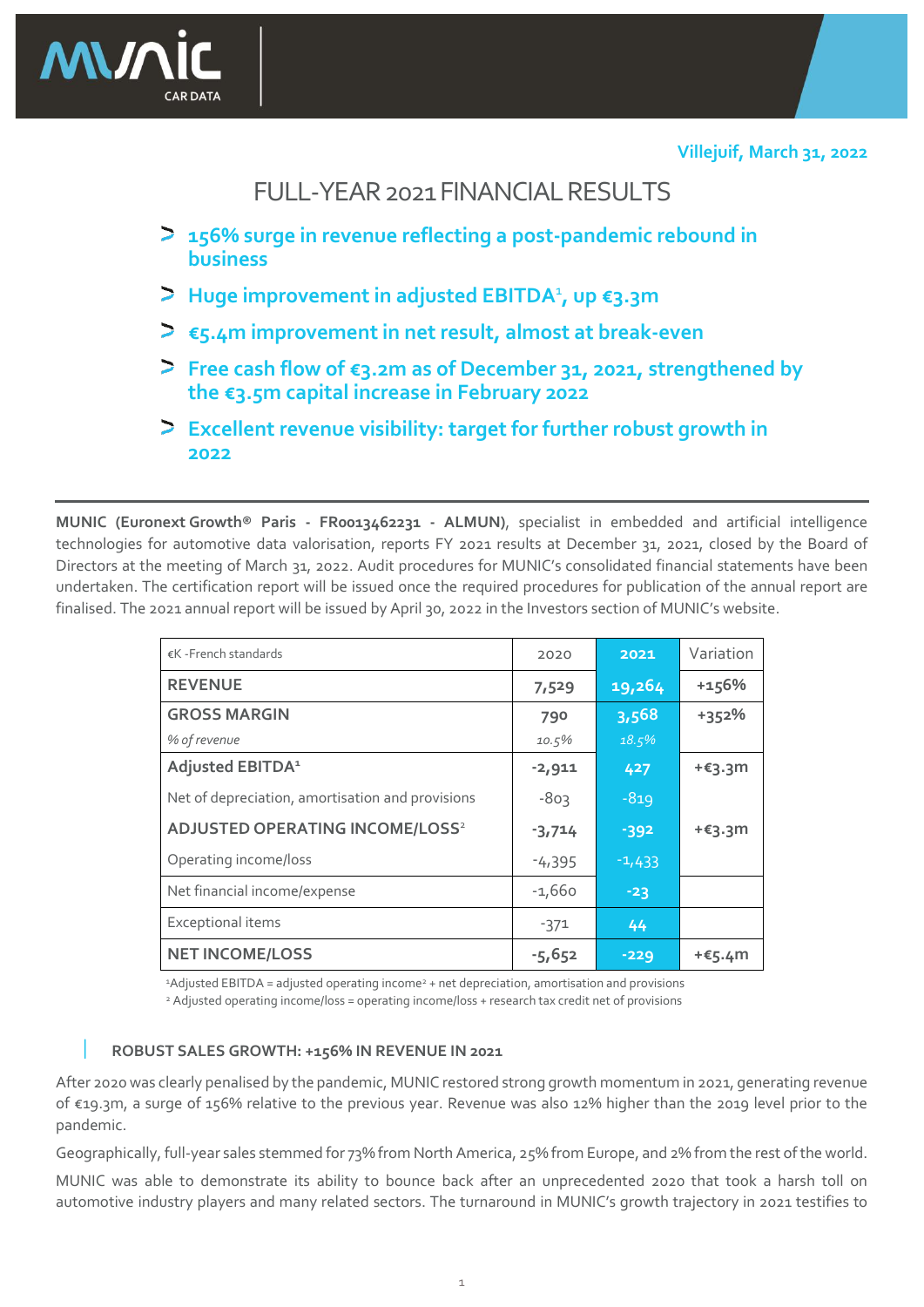

intense commercial efforts undertaken in recent months, illustrated by numerous contract wins and major partnerships set up by the group (ALD, Vjumi - subsidiary of Select AG, Jack – subsidiary of AGC Automotive, etc.).

This considerable recovery in revenue was accompanied by a huge improvement in gross margin to stand at €3.6m vs. €0.8m a year earlier, representing growth of 356%. 2021 gross margin therefore stood at 18.5% vs. 10.5% in 2020. In a context of rising costs, the wider gross margin was achieved through (i) the launch of the V8 Smart Dongles range since April 2021, (ii) good management of the components crisis, in terms of both prices and availability of parts, and (iii) the first benefits of services marketing from the Munic.io AI cloud platform.

### **IMPROVEMENT OF €3.3M IN ADJUSTED EBITDA AND €5.4M IN NET RESULT OVER THE YEAR**

The rise in operating expenses (purchases and external costs, payroll) was contained in 2021 (+9%), especially since MUNIC benefited from part-time activity measures during the health crisis in 2020. Headcount was virtually unchanged over the year, with 58 employees on December 31, 2021, vs. 54 a year earlier.

As of December 31, 2021, adjusted operating income/loss<sup>3</sup> amounted to -€0.4m, reflecting a substantial improvement of +€3.3m compared to 2020. This adjusted operating result included net amortisation and depreciation of €0.8m and the research tax credit (CIR) net of provisions of €1.0m. After deducting these expenses, adjusted EBITDA<sup>4</sup> was positive at €427K vs. -€2.9m a year earlier, representing a substantial improvement of €3.3m.

Financial expenses stood at €23K vs. €1.7m in 2020, which included exceptional expenses of €1.4m.

2021 exceptional income was insignificant at €44K, vs. €0.4m in 2020.

For FY 2021, attributable net income/loss was therefore close to breakeven at -€0.2m, up a significant €5.4m relative to 2020 (-€5.7m).

| €K - French standards       | 2020   | 2021   | €K - French standards       | 2020   | 2021   |
|-----------------------------|--------|--------|-----------------------------|--------|--------|
| <b>FIXED ASSETS</b>         | 7,291  | 10,684 | <b>SHAREHOLDERS' EQUITY</b> | 11,039 | 10,974 |
| o/w Intangible assets       | 6,957  | 10,311 | <b>PROVISIONS</b>           | 1,097  | 1,126  |
| <b>CURRENT ASSETS</b>       | 6,829  | 12,814 | <b>FINANCIAL DEBT</b>       | 3,923  | 6,972  |
| o/w Stocks                  | 3,269  | 2,341  | o/w Bond issues             | 1,900  | 1,900  |
| o/w Trade receivables       | 1854   | 8,106  | o/w Bank borrowings         | 1,940  | 2,940  |
| o/w Other receivables       | 1,707  | 2,368  | o/w Misc. financial debts   | 83     | 2,132  |
| <b>CASH AND EQUIVALENTS</b> | 5,247  | 3,151  | <b>OTHER DEBTS</b>          | 3,529  | 7,546  |
| <b>TOTAL ASSETS</b>         | 19,605 | 26,634 | <b>TOTAL LIABILITIES</b>    | 19,605 | 26,635 |

### **BALANCE SHEET AT END-2021: €3.2M IN AVAILABLE CASH**

As of December 31, 2021, MUNIC had shareholders' equity of €11.0m.

The Group's financial debt totalled €7.0m in 2021, including the €2.9m state-guaranteed loan (PGE) MUNIC benefited from during 2020 and 2021, and the €2.0m innovation loan by Bpifrance received in early 2021.

Free cash flow amounted to €3.2m on December 31, 2021, vs. €5.3m at end-2020.

Since the closing of FY 2021, MUNIC has successfully undertaken a €3.5m capital increase by private placement, in order to finance further robust growth in business and underpin R&D efforts concerning the Munic.io technology (see further on).

<sup>3</sup> Adjusted operating profit/loss = operating profit/loss + research tax credit net of provisions

<sup>&</sup>lt;sup>4</sup> Adjusted EBITDA = adjusted operating profit/loss<sup>2</sup> + net depreciation, amortisation and provisions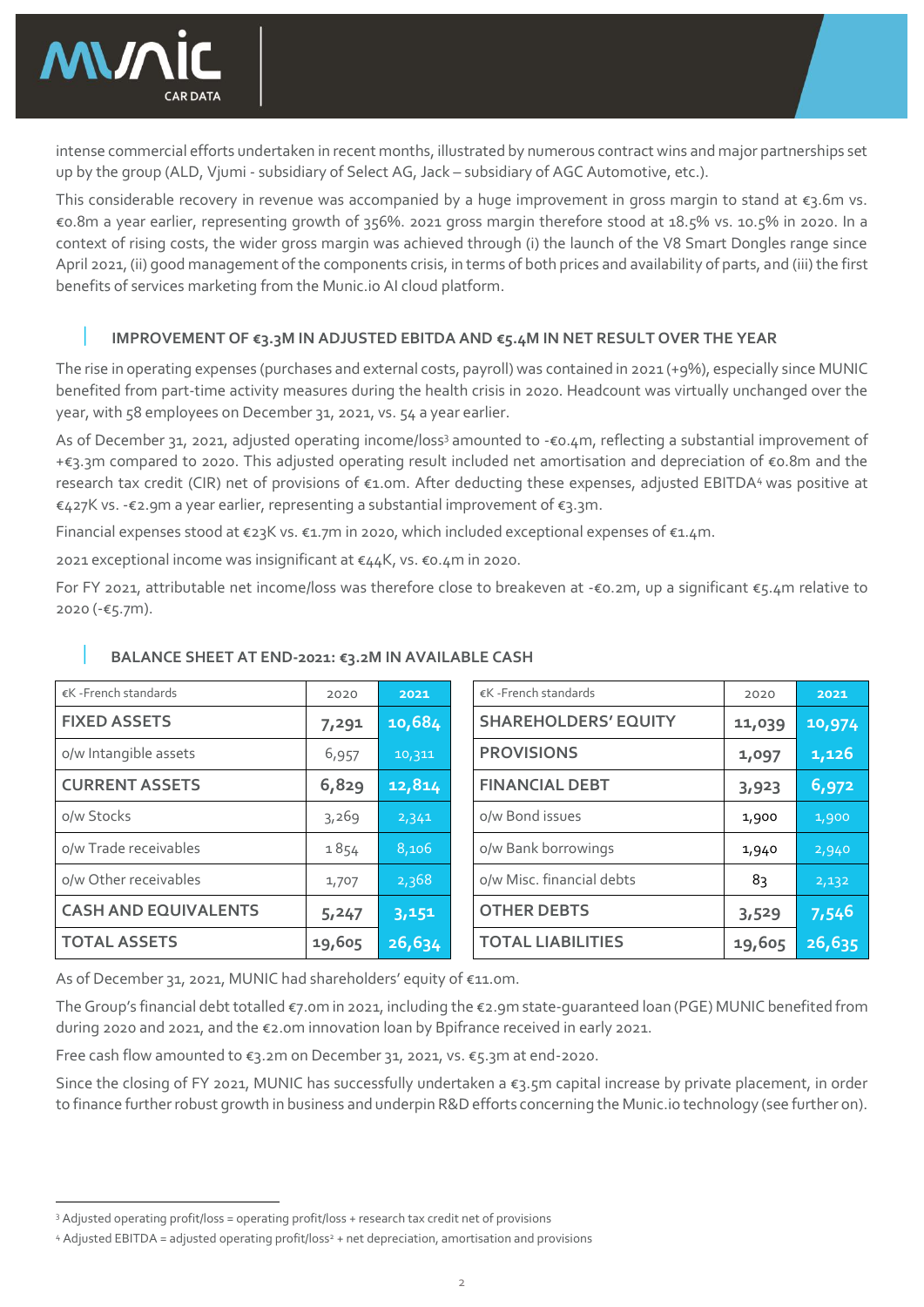

## **OUTLOOK**

On the commercial front, the effects of the pandemic have been caught up with very buoyant order intake reaching a record level in 2021. The order backlog stood at €17.8m on December 31, 2021, 4.7x higher than the previous year, representing 92% of revenue in the past year compared with a level usually at around 15-25% at the end of the year.

In 2022, MUNIC aims to deliver robust revenue growth, driven by the launch of its V8+ Smart Dongles at the start of the year. Faced with supply chain disruption, in 2021, MUNIC proved its ability to face the ongoing crisis in components and raw materials by using alternative components sources to make up for the shortfall and signing solid and long-term partnerships with the main components manufacturers and distributors. Tension nevertheless remains high in 2022.

After strengthening its financial means, MUNIC is also set to continue its R&D efforts in the Munic.io technology associating Smart Dongles with the Edge Computing artificial intelligence platform. Current innovations concern high value added technological services that are prompting significant market interest in terms of access to vehicle data, such as comprehensive remote vehicle diagnosis and wear of electric vehicle batteries. The extension of the Smart Dongles range is set to continue in 2022 with the development of three new devices over the year.

Concerning the EKKO solution providing access to vehicles in DaaS (data-as-a-service) mode via a mutualised subscription model, discussions with a European leader in motorist services led to a contract end of 2021. Since then, EKKO rollout started on several thousands of drivers with this new client's fleet of motorists. This deployment will enable the solution to be finalised and validated before the wide-scale commercial launch planned for mid-2022. MUNIC is therefore set to address a wide range of motorists and continue to extend the circle of data consumer companies, thereby consolidating its positioning as the supplier of an unrivalled solution on the market.

Further out, MUNIC confirms its aim to deliver **€100m in revenue by 2025**, of which €25m generated by the EKKO platform, and **a gross margin rate of more than 40%** of revenue.

| <b>July 26, 2022</b> | H <sub>1</sub> 2022 revenue |
|----------------------|-----------------------------|
| September 27, 2022   | H <sub>1</sub> 2022 results |
| January 31, 2023     | FY 2022 revenue             |
| March 29, 2023       | FY 2022 results             |

FINANCIAL CALENDAR 2022

All press releases are published after Euronext Paris market close.